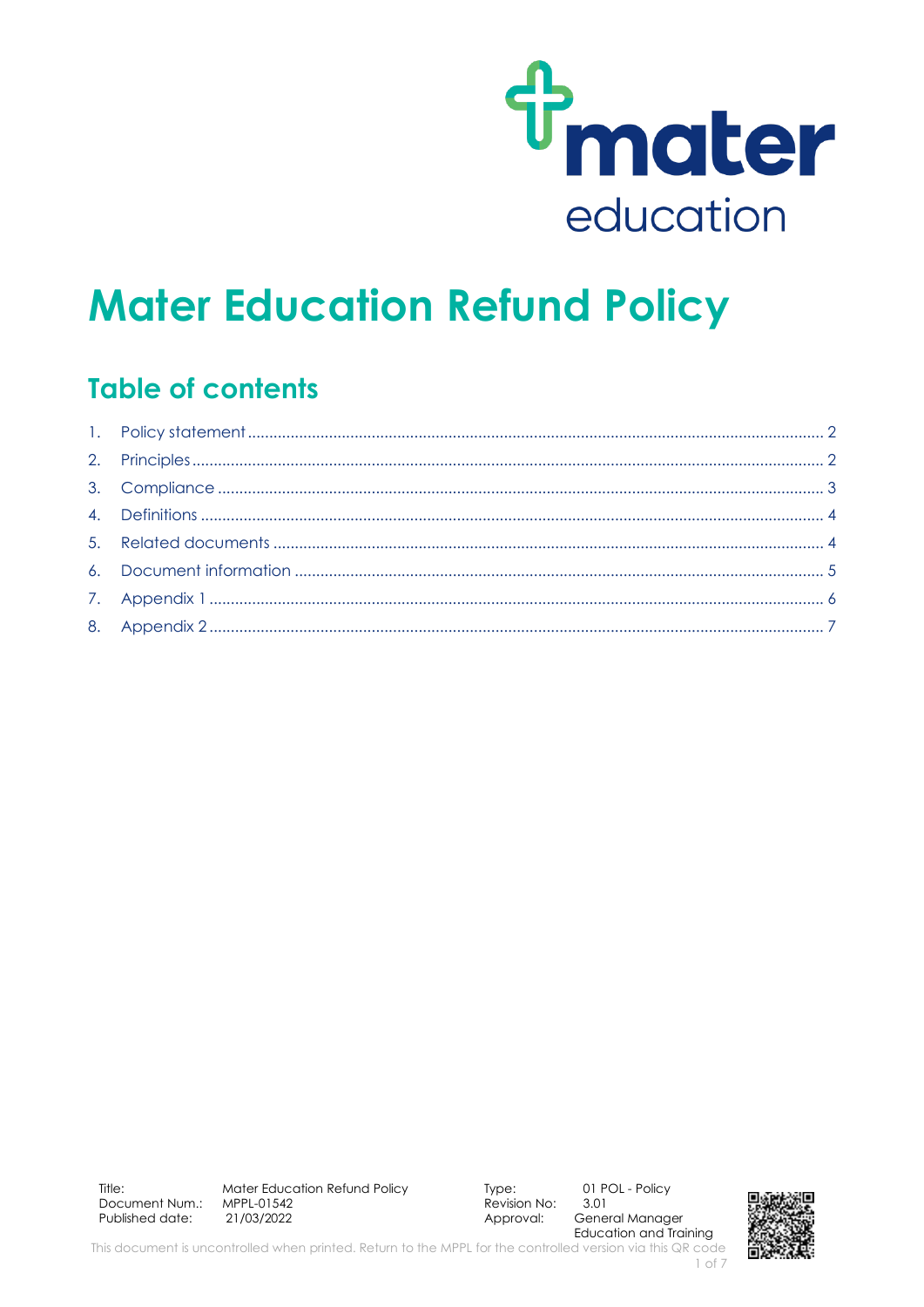## <span id="page-1-0"></span>**1. Policy statement**

Mater Education must exercise due care and skill when providing services to consumers. Services must also be fit for purpose.

Mater Education will provide consumers with clear, current and accurate information about our services to enable consumers to make informed choices.

## **1.1 Scope and context**

This policy applies to the protection of consumer rights under Australian law where Mater Education collects fees from an individual learner, either directly or through a third party. It applies to all programs delivered by Mater Education where fees are charged to an individual learner.

These requirements do not apply where an employer engages Mater Education to provide services to members of its staff through a negotiated commercial transaction.

## <span id="page-1-1"></span>**2. Principles**

The following set of principles describes the objectives and outcomes of the policy:

### **2.1 Principle one: Consumer Guarantees**

Mater Education services come with automatic consumer guarantees. Mater Education will accurately represent the services it provides but does not guarantee that:

- a learner will successfully complete training, or
- training can be completed in a manner which does not meet the inherent requirements of course, or
- a learner will obtain an employment outcome where this is outside the control of Mater Education.

Consumer guarantees do not apply for a change of mind, finding another service cheaper elsewhere or it was later decided that there was no further use for the service.

### **2.2 Principle two: Refunds**

Mater Education will offer a replacement service where possible.

Any request for a refund will be treated fairly however eligibility for a refund will be based on the services provided and the costs incurred by Mater Education in order to provide such services.

Consumers may seek to transfer their enrolment which can be done once at no charge. Any further requests to transfer enrolment will incur a transfer fee of \$25 (incl. GST). See Appendix 2.

Refunds will not be provided for materials purchased by the consumer that will become the property of the purchaser e.g. uniform shirts.

An administration fee may apply for processing refunds.

Title: Mater Education Refund Policy Type: 01 POL - Policy<br>Document Num.: MPPL-01542 Revision No: 3.01 Document Num.: Published date: 21/03/2022 2010 2010 2010 Approval: General Manager

Education and Training



This document is uncontrolled when printed. Return to the MPPL for the controlled version via this QR code 2 of 7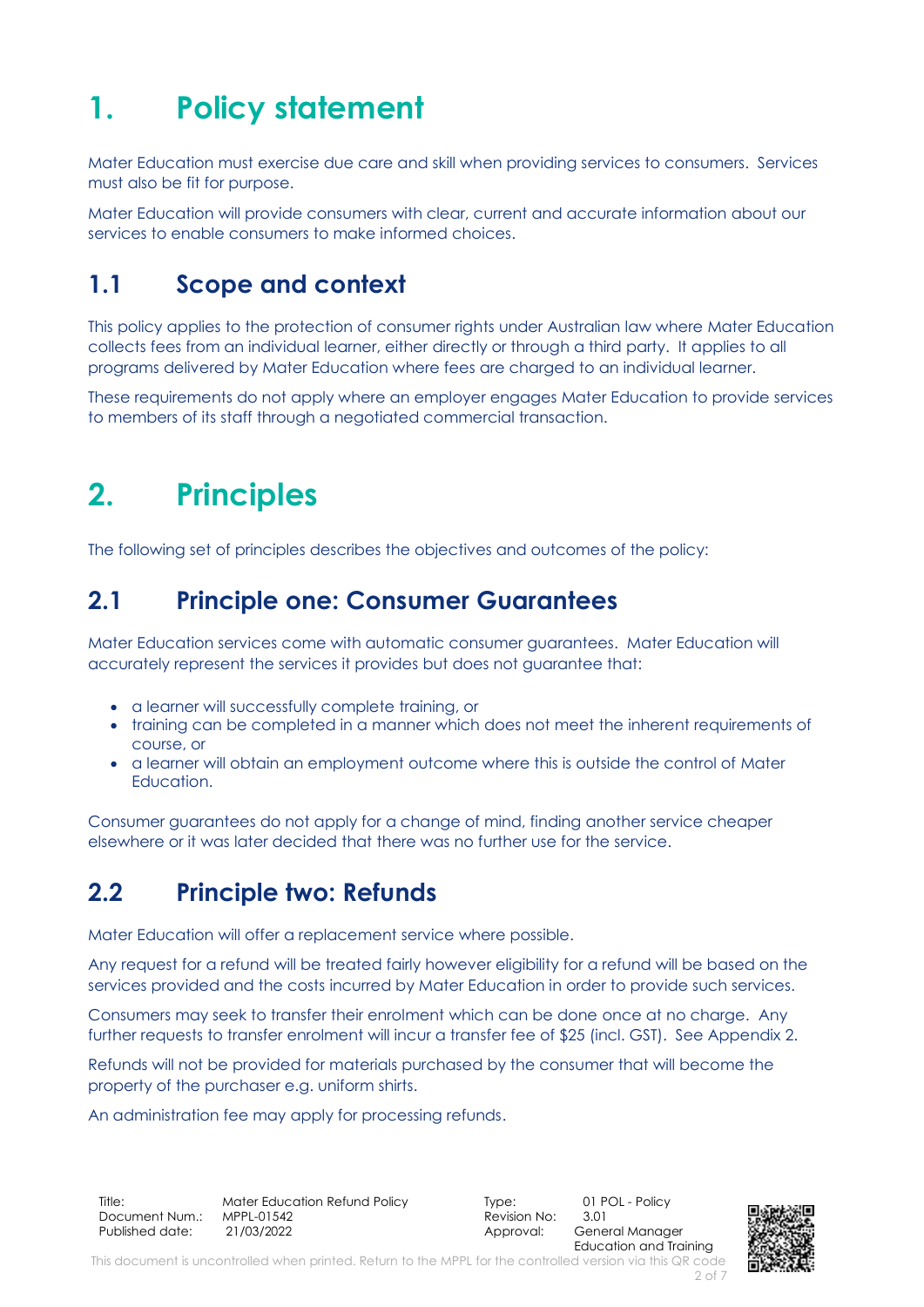## **2.3 Principle three: Cancellation of a service**

If Mater Education was unable to deliver the service as agreed due to insufficient numbers or other unforeseen circumstances, it will refund any fees paid in full.

## **2.4 Principle four: Eligibility for a refund**

Notifications to cancel enrolment must be received in writing no less than 10 business days (2 weeks) prior to the start of the course. Where hard copy pre-course learning materials have been provided (shipped) or access granted to electronic pre-course learning material it is deemed that the person has started the course and no refund applies.

Refunds do not apply where:

- people don't complete the course once it starts, or
- people fail to attend.

From time to time Mater Education will apply different eligibility criteria for a refund due to its investment in the provision of such a service and/or due to the legislative or regulatory requirements of the service. Variations to this policy will be clearly displayed so that the consumer can make an informed choice. See Appendix 1.

#### **2.5 Principle five: Special circumstances**

A refund can be sought where special circumstances apply. Requests for a refund must demonstrate to Mater Education's satisfaction that the circumstances are:

- beyond a person's control
- did not make their full impact until on, or after, the service, or the part of the service commenced, and
- made it impracticable to continue.

Special circumstances generally relate to personal illness or accidents. Supporting documentation will be required. They do not apply where a personal decision conflicts with any legal directive imposed on Mater Education post course commencement.

## <span id="page-2-0"></span>**3. Compliance**

### **3.1 Legislative compliance**

- a. Australian Consumer Law
- b. VET Student Loans Act 2016
- c. Skills Assure Supplier Agreement

### **3.2 Industry standards**

a. Standards for Registered Training Organisations (RTO) 2015

Title: Mater Education Refund Policy Type: 01 POL - Policy Document Num.: MPPL-01542 Revision No: 3.01 Published date: 21/03/2022 2010 2010 2010 Approval: General Manager



This document is uncontrolled when printed. Return to the MPPL for the controlled version via this QR code 3 of 7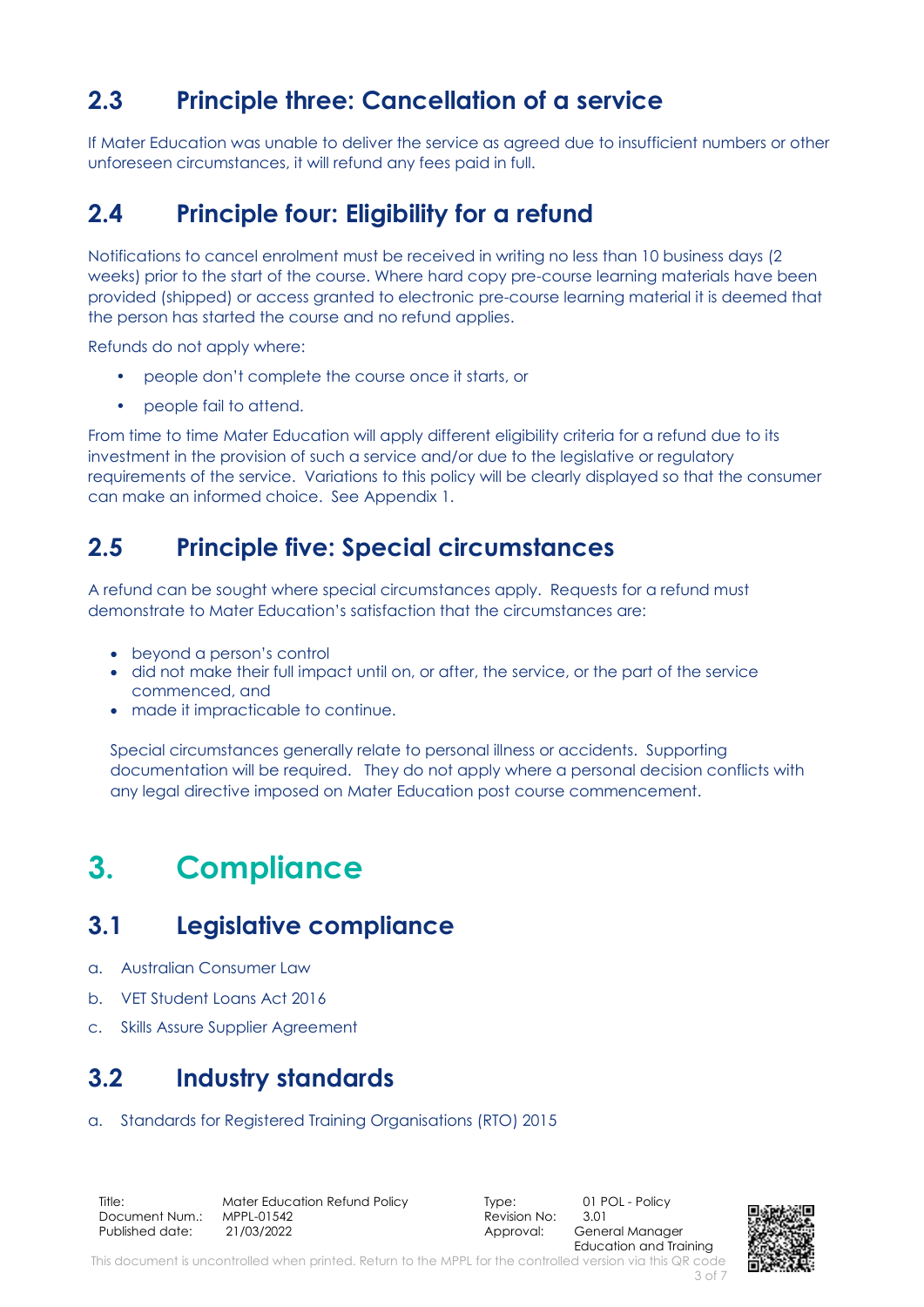## <span id="page-3-0"></span>**4. Definitions**

| <b>Term</b>         | <b>Definition</b>                                                                                                                                   |
|---------------------|-----------------------------------------------------------------------------------------------------------------------------------------------------|
| Consumer            | The consumer is an individual who pays some amount of money to consume<br>goods and services.                                                       |
| Service/s           | A type of activity that is intangible; is not stored and does not result in ownership.                                                              |
| Consumer guarantees | are a set of automatic rights provided to consumers of any goods or services they<br>purchase in Australia                                          |
| Due care and skill  | use an acceptable level of skill or technical knowledge when providing the<br>services                                                              |
|                     | take all necessary care to avoid loss or damage when providing the services.                                                                        |
| Fit for purpose     | services for a specified purpose, or to achieve a particular result, the business<br>guarantees the services will be fit for the specified purpose. |
| <b>Transfer</b>     | to move from one enrolment to another enrolment                                                                                                     |
| Deferring/defer     | to delay starting study/enrolment until a later time.                                                                                               |

## <span id="page-3-1"></span>**5. Related documents**

#### Mater documents

- MPPL-01534 Re-crediting HELP balances Policy (ID: PY-MEL-040014)
- MPPL-00772 Complaints and appeals Procedure (ID: PR-MEL-040005)
- MPPL-00780 Marketing and advertising Procedure (ID: PR-MEL-040011)
- Simulation as a teaching tool cancellation and refund statement

#### External documents

• ACCC - [Consumer rights and guarantees](https://www.accc.gov.au/consumers/consumer-rights-guarantees/consumer-guarantees)

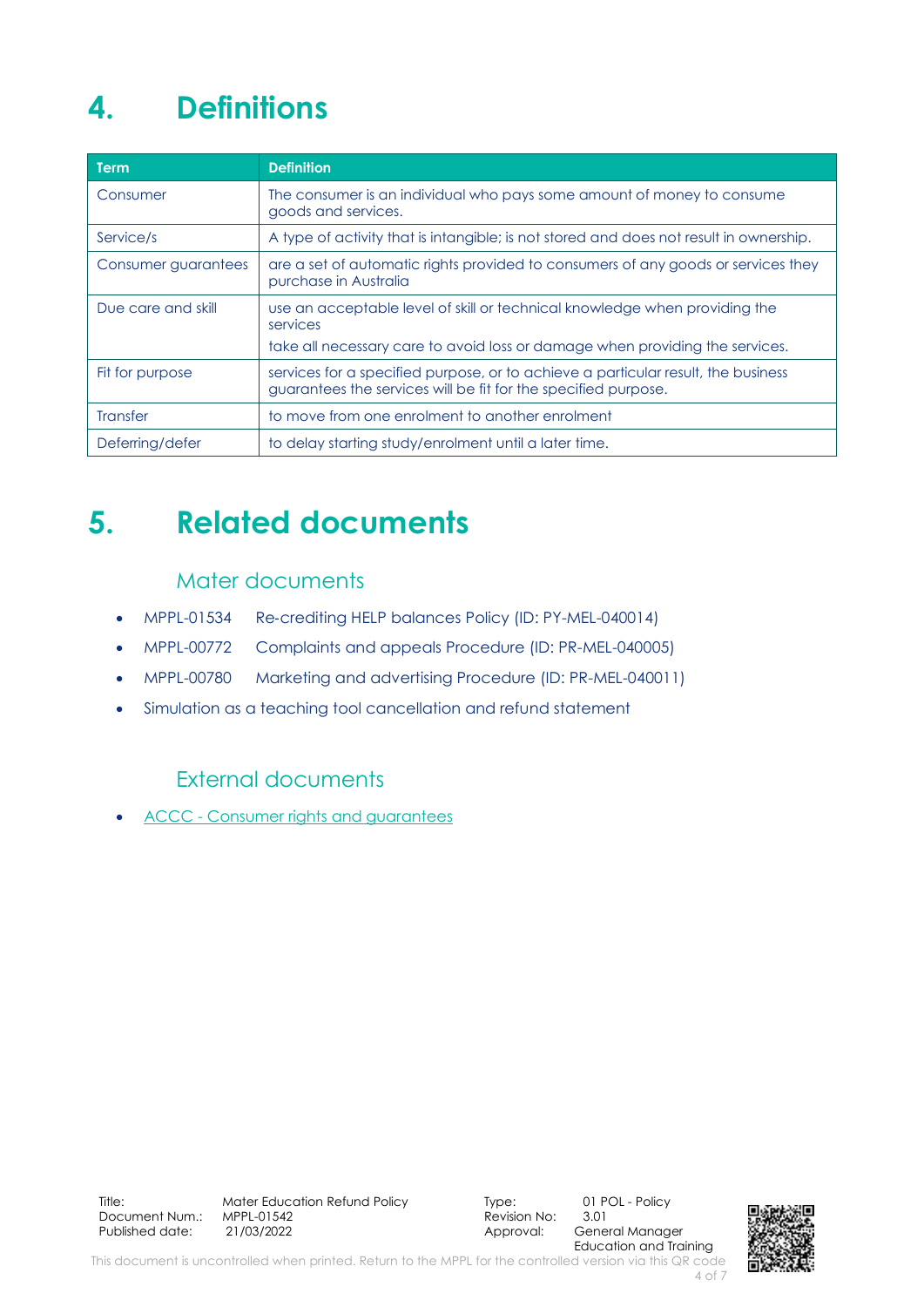## <span id="page-4-0"></span>**6. Document information**

#### **Earlier revisions**

| <b>Revision #</b> | <b>Published date</b> | <b>Comment</b>                                                                                                                                           |
|-------------------|-----------------------|----------------------------------------------------------------------------------------------------------------------------------------------------------|
|                   | 23 Jun 2020           | First version (Document ID: PY-MEL-040017)                                                                                                               |
|                   | 17 Feb 2022           | Content reviewed and transferred new template                                                                                                            |
| 2.1               | 17 Feb 2022           | Admin update: metadata input; no changes of approved contents                                                                                            |
| $3 - 3.1$         | 21 Mar 2022           | Content Reviewed to include transferring enrolments; admin update by<br>removing document approval and reviewing table to align with current<br>template |

## **Key contacts**

| <b>Author</b> | <b>Pauline Stowers Head of Quality and Compliance</b>  |  |
|---------------|--------------------------------------------------------|--|
| Owner         | Barry Hankinson General Manager Education and Training |  |
| Subject area  | Education, MEL, refund, cancellation, fees             |  |
| Committee     | n/a                                                    |  |

#### **Affirmation**

This governance document is consistent with [Mater's Mission](http://www.mater.org.au/Home/About/Mission-Vision-and-Values).

© Copyright Mater 2022 Misericordiae Limited. All Rights Reserved.

Title: Mater Education Refund Policy Type: 01 POL - Policy<br>Document Num.: MPPL-01542 Revision No: 3.01 Document Num.: MPPL-01542 Revision N<br>Published date: 31/03/2022 3.012 Approval:

General Manager Education and Training

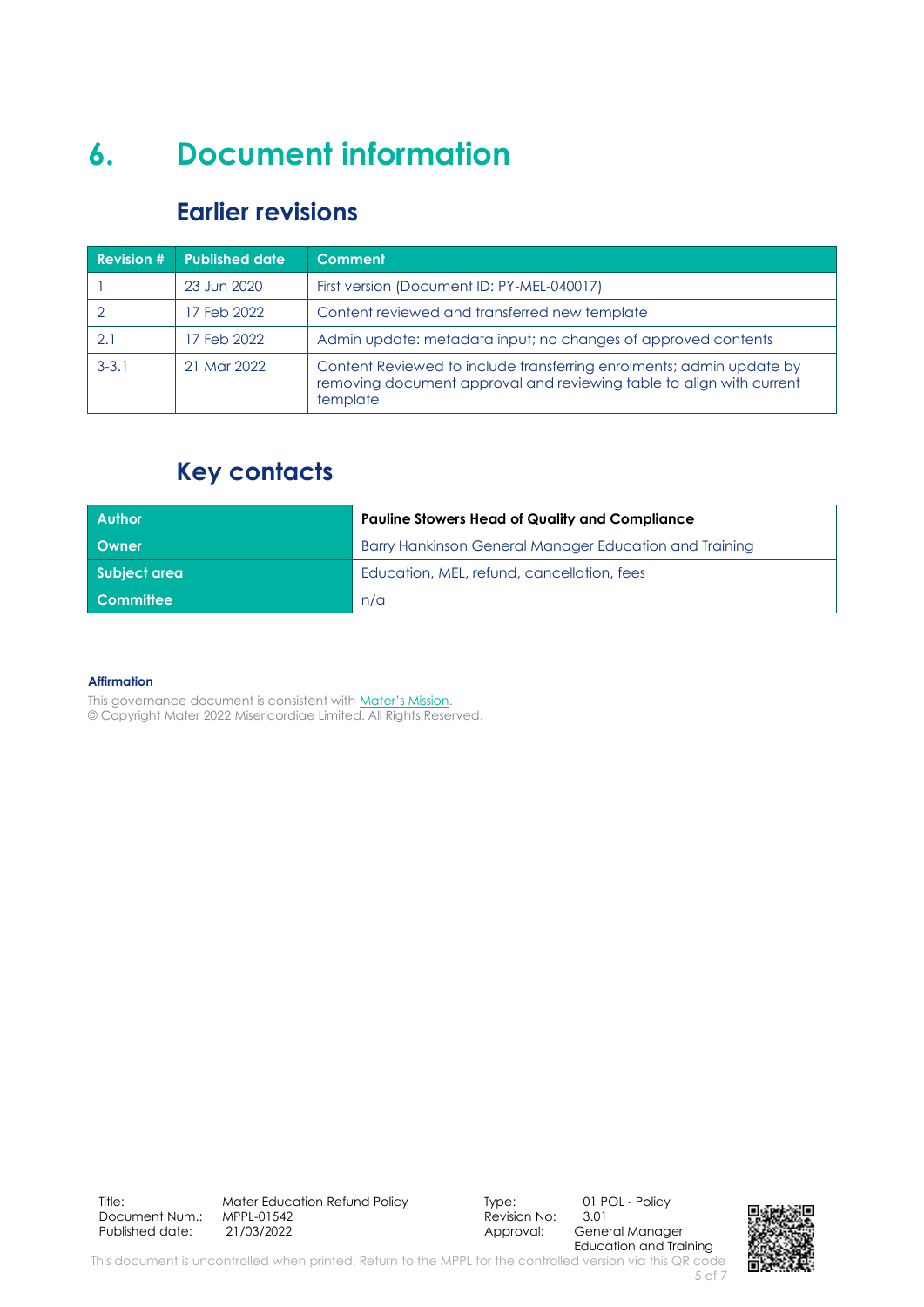## <span id="page-5-0"></span>**7. Appendix 1**

#### **Diploma of Nursing Students**

| <b>Student Type</b>                                    | <b>Census Date</b>      | <b>Refund Applicable</b> |
|--------------------------------------------------------|-------------------------|--------------------------|
| VSL Eligible - Defer / Not Deferred (Non - Subsidised) | <b>Pre-Census Date</b>  | <b>Full Refund</b>       |
| <b>VSL Ineligible</b>                                  | <b>Pre-Census Date</b>  | Part Refund*             |
| VSL Eligible - Subsidised                              | <b>Pre-Census Date</b>  | Part Refund#             |
| VSL Eligible - Defer / Not Deferred (Non - Subsidised) | <b>Post-Census Date</b> | No Refund                |
| <b>VSL Ineligible</b>                                  | <b>Post-Census Date</b> | No Refund                |
| VSL Eligible - Subsidised                              | <b>Post-Census Date</b> | No Refund                |

**\***Subject to Administration Fee \$50.

# Students who are enrolled under Queensland Government funding arrangements and withdraw from unit/s of competency after the start of study date will receive a pro-rated refund i.e. receive a refund for the units not yet commenced. The \*Administration Fee will apply.

#### **Other (Non – Diploma of Nursing Students) \*\***

| <b>Commencement Date</b>      | <b>Student Type</b> | <b>Refund Applicable</b> |
|-------------------------------|---------------------|--------------------------|
| $=$ > 10 Business Days        | All                 | <b>Full Refund</b>       |
| < 10 Business Days            | All                 | Part Refund*             |
| <b>Post Commencement Date</b> | All                 | No Refund                |
| <b>Special Circumstances</b>  | All                 | Part Refund*             |

Where students have a debt to Mater Education, refunds will be applied to the debt prior to any remaining balance being paid to the student.

**\***Subject to Administration Fee \$50

\*\*Certificate II & III Students, Placement Students, Workshop Bookings.

Title: Mater Education Refund Policy Type: 01 POL - Policy<br>Document Num.: MPPL-01542 Revision No: 3.01 Document Num.: MPPL-01542<br>Published date: 21/03/2022

Approval: General Manager Education and Training